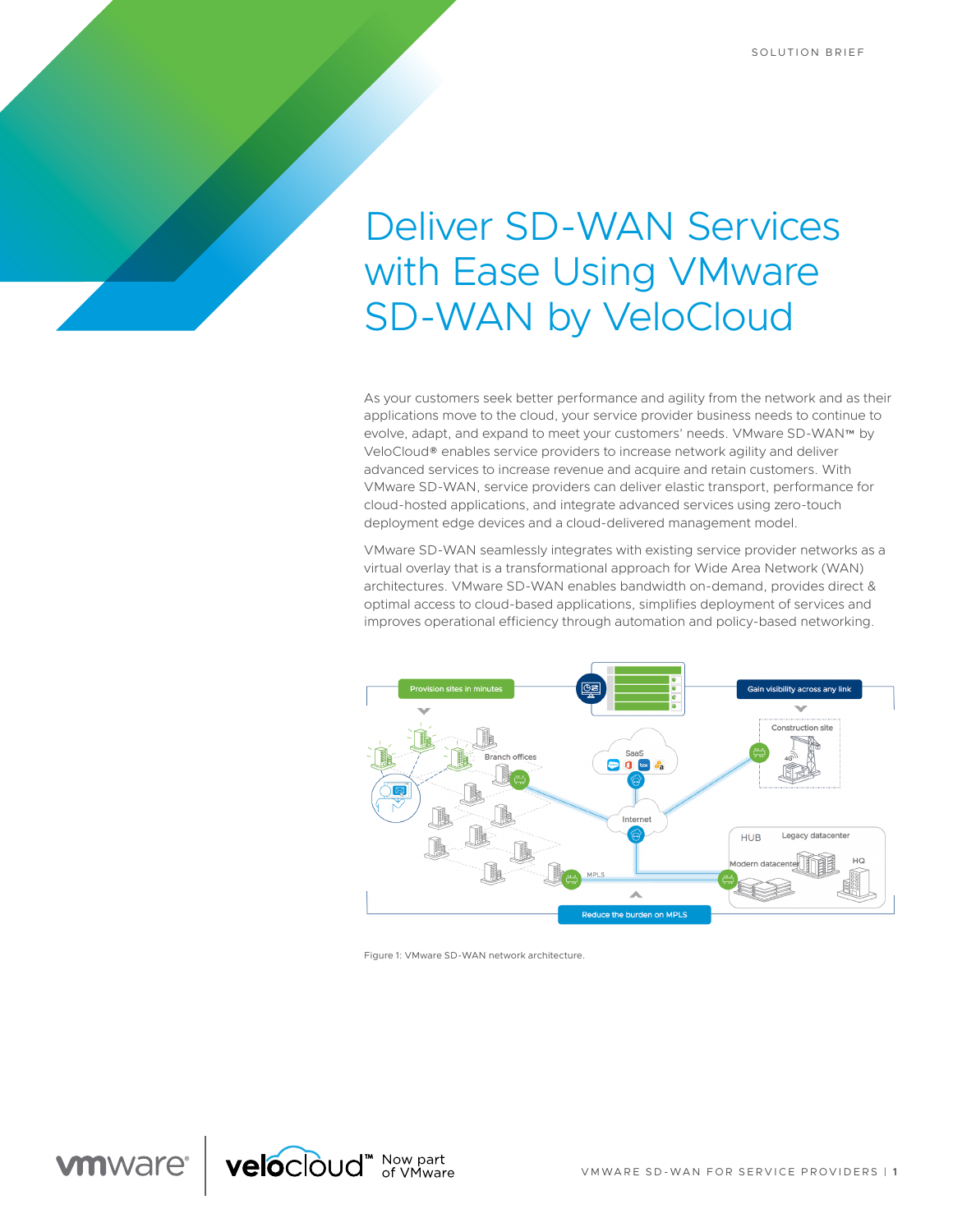# VMware SD-WAN Capabilities

### Unified Elastic Transport

With VMware SD-WAN, service providers can meet their enterprise customers' demands for agile and economical bandwidth expansion by augmenting MPLS private networks with Internet connections. VMware SD-WAN Dynamic Multipath Optimization™ (DMPO) combines multiple physical links into a single logical link that enables a secure, high performance WAN between enterprise sites and their applications. The VMware SD-WAN overlay network can serve any location where applications are hosted, including hybrid-cloud deployments and Internet connected sites. The VMware SD-WAN Orchestrator provides centralized control and visibility to all sites, including to off-net IP-VPN connected customer sites.

#### On-ramp to the Cloud

The VMware SD-WAN solution enables enterprise customers to connect to cloudhosted applications using an agile, transport independent overlay that ensures private network performance, reliability, and manageability. It uses policy-based, applicationaware forwarding of selected traffic to cloud data centers from the VMware SD-WAN Edge device. Multitenant cloud-hosted VMware SD-WAN Gateways are deployed at service provider points-of-presence (PoPs) to provide secure handoffs segmented by customer to the applications.

#### Virtualized Services Delivery

The VMware SD-WAN Edge employs an NFV infrastructure to host multiple virtualized network functions (VNFs) that deliver services locally at the remote locations. This model reduces the number of appliances required at the location and the provider truck rolls to install them. Virtual VMware SD-WAN Edges delivering VMware SD-WAN services can be deployed as VNFs on a service provider's universal CPE eliminating, the need for specific hardware. Service agility is improved for faster time to revenue and reduced operational cost.

### Network Service Insertion

Cloud orchestrated network services insertion forwards site traffic by application to selected services deployed at cloud POPs and service provider regional "hubs". New services provisioning is effortless with one-click virtual services insertion. VMware has established relationships with vendors to seamlessly connect to their platforms that provide security and other network services.

#### Policy-based Automation

The VMware SD-WAN Orchestrator enables quick configuration of edge devices at branch sites. It is a multitenant, cloud-based dashboard for monitoring, configuration, and troubleshooting that enables efficient delivery of revenue generating managed services. Visibility into service performance is available to the end customer via the orchestrator to improve customer satisfaction. An open API enables integration with other management tools.